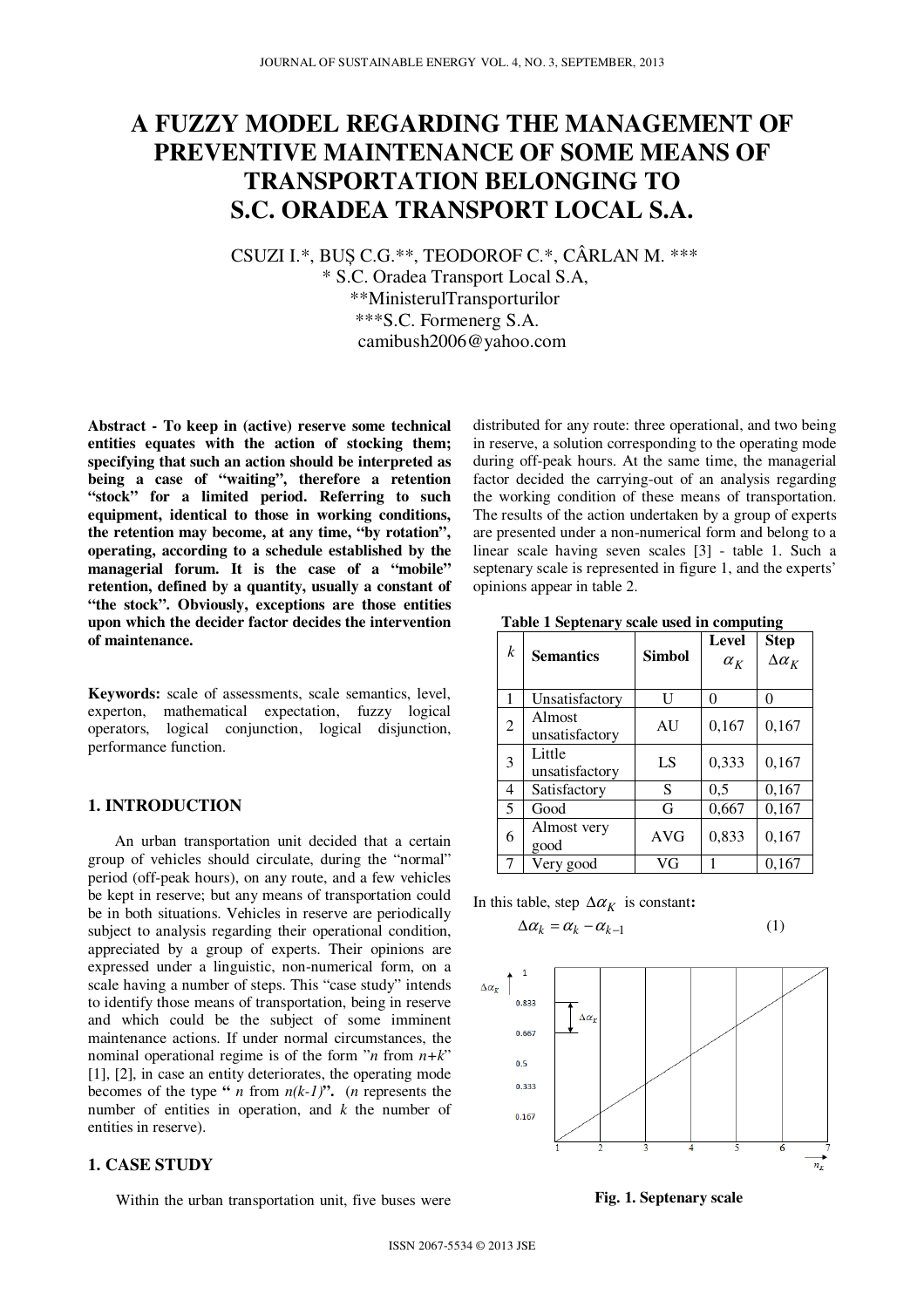| $E_i$          | $E_1$     |             | $E_2$               |                 | $E_3$         |                                       | $E_4$      |               | $E_5$     |                       |
|----------------|-----------|-------------|---------------------|-----------------|---------------|---------------------------------------|------------|---------------|-----------|-----------------------|
| $e_i$          | $A_{1j}$  | $I_{1j}$    | $A_{1j}$            | $I_{2j}$        | $A_{3i}$      | $I_{13}$                              | $A_{4,i}$  | $I_{4i}$      | $A_{5,i}$ | $I_{5j}$              |
| $e_1$          | G:AVG     | 0,667;0,833 | <b>AVG</b>          | 0,833           |               | G;AVG $(0,667;0,833)$ AVG;VG 0,833; 1 |            |               |           | $ G;AVG $ 0,667;0,833 |
| e <sub>2</sub> | <b>VG</b> |             | G:<br><b>AVG</b>    | 0,667;0,833     | $AVG$ ;<br>VG | 0,833;1                               | <b>AVG</b> | 0,833         |           | G; AVG $0,667;0,833$  |
| $e_3$          | G         | 0,667       | $G$ ;<br><b>AVG</b> | $0,667;0,833$ S |               | 0,5                                   | S;G        | 0,5;<br>0,667 | G         | 0,667                 |
| e <sub>4</sub> | G; AVG    | 0,667;0,833 | <b>AVG</b>          | 0,833           | VG            |                                       | <b>AVG</b> | 0,833         | VG        |                       |
| $m(E_i)$       | 0,750;    | 0,833       | 0,750;              | 0,833           | 0,750;        | 0,833                                 | 0,750;     | 0,833         | 0,750;    | 0,833                 |

**Table 2 Experts' opinions** 

In this table  $E_i$  is the entity  $i$ ,  $i = 1.5$ ;  $E_j$  - expert  $j$ ,  $j = \overline{1,4}$ ;  $m(E_i)$ - average of intervals  $\left[a_{ij}^{\text{inf}}; a_{ij}^{\text{sup}}\right]$ ;

$$
m(E_i) = \frac{\sum_{j} a_{ij}^{\text{inf}}}{4}; \frac{\sum_{j} a_{ij}^{\text{sup}}}{4}
$$
 (2)

*s* being the number of experts ( $s = 5$ ), and  $a_{ij}^{\text{inf}}$ ;  $a_{ij}^{\text{sup}}$ lower/upper limit of intervals associated to assessments,

$$
a_{ij}^{\text{inf}} \le a_{ij}^{\text{sup}} \tag{3}
$$

In case  $a_{ij}^{\text{inf}}$ ,  $a_{ij}^{\text{sup}}$ , the value of the interval associated to these assessments will appear once in the middle of that line. Next, the concept "experton" will be used.

 The experton represents a number of lines equal to the number of the steps of the scale and on each line the cumulated relative frequency is represented, under the form of an interval:

$$
f_k^{rc} = \left[ f_k^{rc, \text{inf}}; f_k^{rc, \text{sup}} \right]
$$
 (4)

where  $f_k^{rc,\inf} \leq f_k^{rc,\sup}$ *rc*  $f_k^{rc,\text{inif}} \leq f_k^{rc,\text{sup}}$ .

The defining value of an experton is the mathematical expectation **[4]**, also expressed under the form of an interval:

$$
E(E_X(Z)) = \left[ E^{\inf} (E_X(Z)) ; E^{\sup} (E_X(Z)) \right] \quad (5)
$$

 $E(Z)$  being the experton of any entity *Z*. For example, let the intervals be associated to the assessments of the group of experts  $e_j$ , for entity  $E_1$ , represented in table 2.

| $e_i$          | $A_{1,i}$ | $I_{1i}$    |
|----------------|-----------|-------------|
| e <sub>1</sub> | G; AVG    | 0,667;0,833 |
| e <sub>2</sub> | VG        |             |
| $e_3$          | G         | 0,667       |
| $e_4$          | G; AVG    | 0,667;0,833 |
| $m(E_i)$       | 0,750;    | 0,833       |

The experton  $E_X(E_1)$  is built according the following phases, preceded by levels  $\alpha_k$  (table 3):

 **Table 3 Edit construction mode an experton** 

| $\boldsymbol{k}$ | $\alpha_k$ | $f_k^a$             | $f_k^{ac}$ | $E_X(E_1)$ |
|------------------|------------|---------------------|------------|------------|
|                  | 0          | 0                   |            |            |
| 2                | 0,167      | O                   |            |            |
| 3                | 0,333      | 0                   | 4          |            |
| $\overline{4}$   | 0,5        |                     |            |            |
| 5                | 0,667      | $\overline{1}$<br>3 |            |            |
| 6                | 0,883      | $\overline{2}$<br>0 | 3          | 0,25 0,75  |
|                  |            |                     |            |            |
|                  |            |                     |            | 0,25       |

- the absolute frequencies table is built,  $f_k^a$ , corresponding to the value of assessments of experts: 0,667 appears three times on the left and once on the right; value 0,833 appears twice only on the left side, and value 1 appears on both sides; for the other levels digit 0 is written;

- the cumulated absolute frequencies table is created, *ac*  $f_k^{ac}$ , summing up the frequencies  $f_k^{ac}$ , starting from bottom to top;

- the cumulated relative frequencies table is created, *rc*  $f_k^{rc}$ , according to the relation:

$$
f_k^{rc} = \frac{f_k^{ac}}{s} \tag{6}
$$

*s* being the number of experts  $(s = 4)$ .

 The table of these cumulated relative frequencies represents the experton of the entity  $E_1$ :  $E_X(E_1)$ .

The mathematical expectation of this experton results from the relation:

$$
E(E_X(E_1)) = \left[ E^{\text{inf}} \left( E_X(E_1) \right), E^{\text{sup}} \left( E_X(E_1) \right) \right] \tag{7}
$$
  
where 
$$
E^{\text{inf}} \left( E_X(E_1) \right) = \frac{\sum_{k} f_k^{\text{rc,inf}}}{n_k - 1} \tag{8}
$$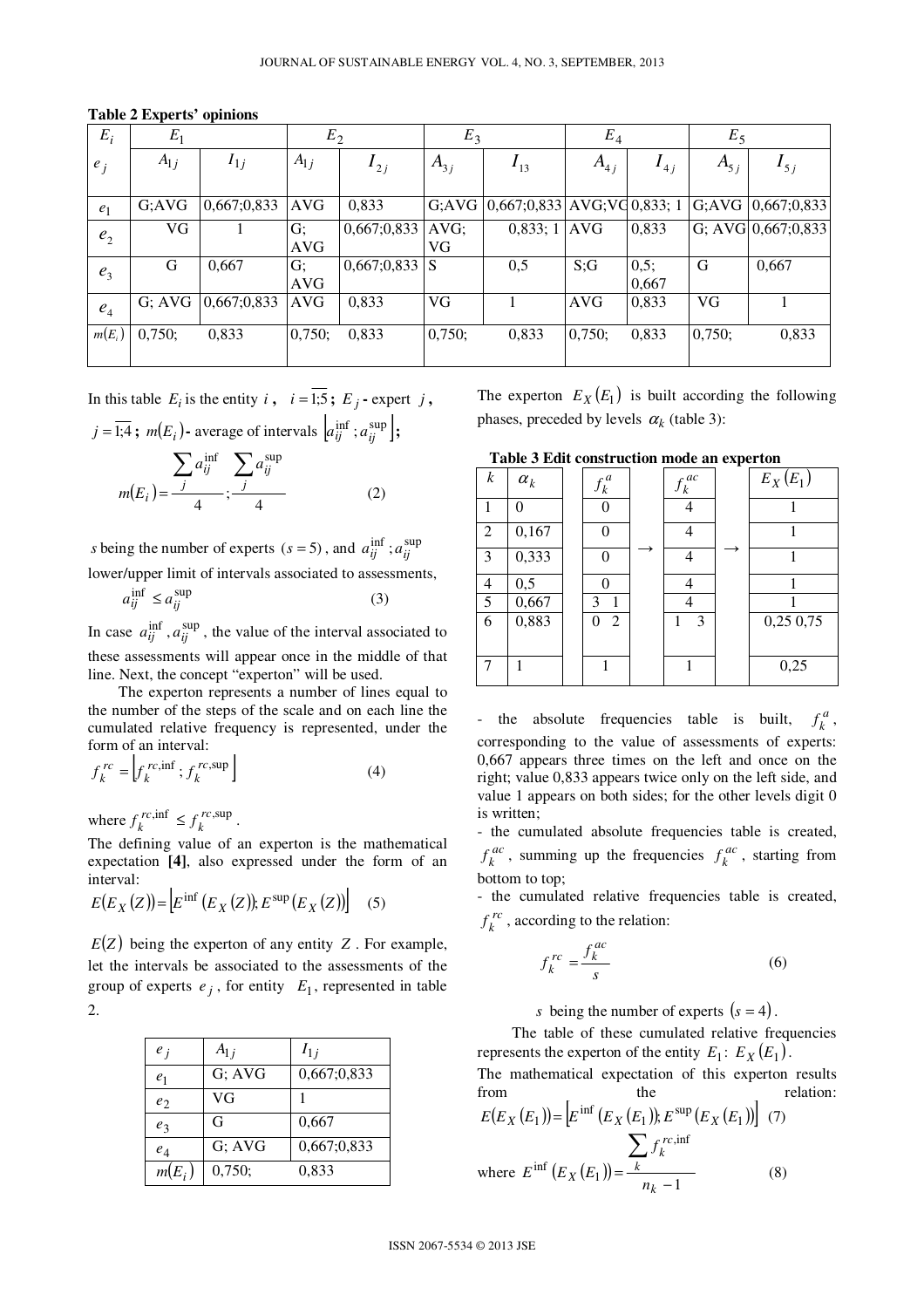$$
E^{\text{sup}}(E_X(E_1)) = \frac{\sum_{k} f_k^{rc, \text{sup}}}{n_k - 1}
$$
 (9)

 $n_k$  being the number of steps of the scale, and the summing operations do not include digit 1 as well, corresponding to level  $\alpha = 0$ .

The mathematical expectation is deduced:

 $E^{\text{inf}}(E_X(E_1)) = 1 + 1 + 1 + 1 + 0.25 + 0.25;$  $E^{\text{sup}}(E_X(E_1)) = 1 + 1 + 1 + 1 + 0.75 + 0.25.$  $E(E_X(E_1)) = [0, 75; 0, 833]$ , value identical to the average  $m(E_1)$ .

Likewise the expertons for the other entities were created as well - table 4.

The mathematical expectations of the five expertons are equal to the averages of intervals associated to the experts' assessments. Always, in the case of linear scales, subsists to the relation:

$$
m(Z) = E(E_X(Z)), \qquad (10)
$$

*Z* being any entity.

Table 4 give to the five entities the expertons



In table 5 - the expertons of entity triples are presented



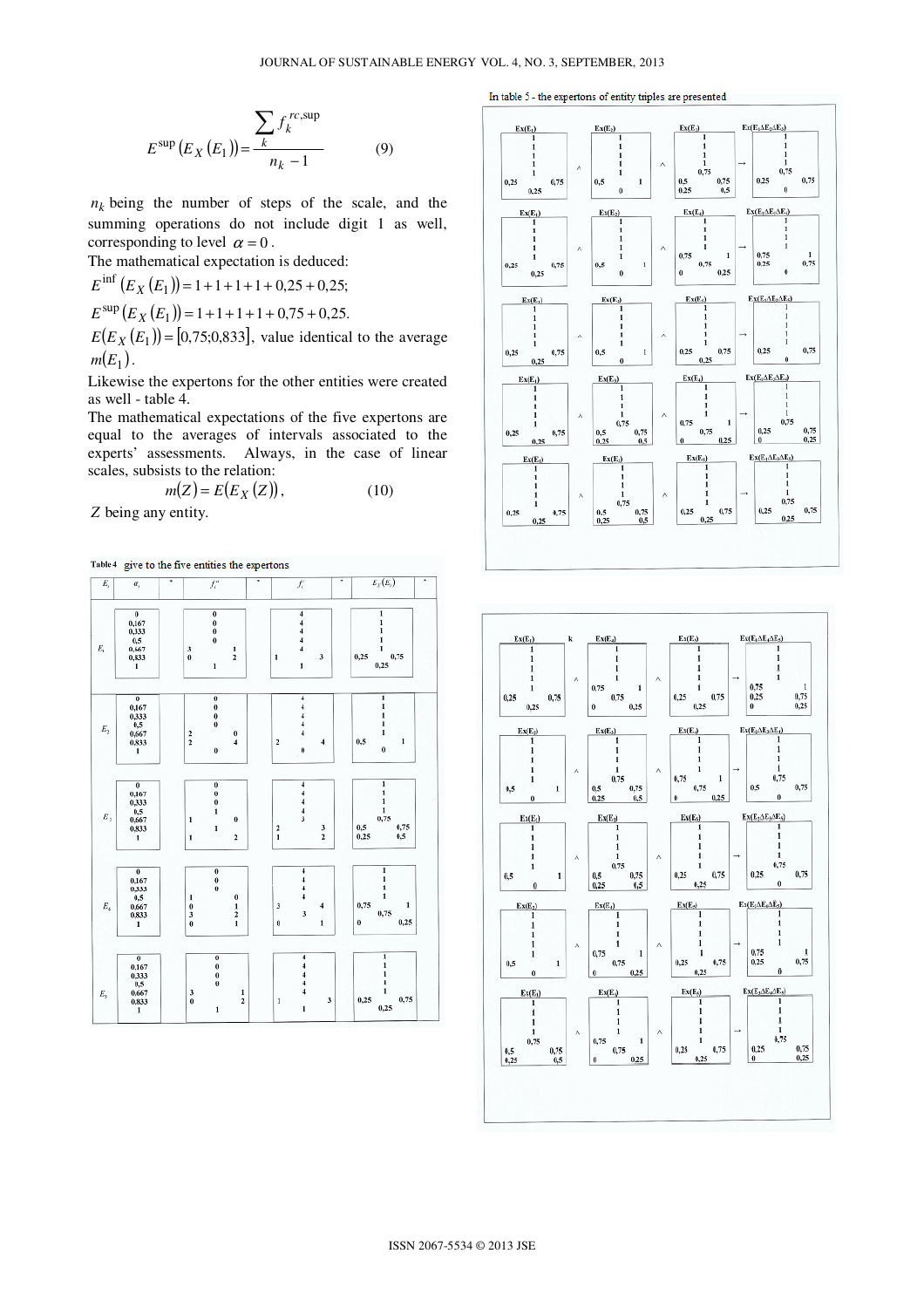| l                           | Variant                             | Mathematical | Average |
|-----------------------------|-------------------------------------|--------------|---------|
|                             |                                     | expectation  |         |
| 1                           | $E(E_X(E_1\Delta E_2\Delta E_3))$   | 0,667; 0,750 | 0,708   |
| $\mathcal{D}_{\mathcal{L}}$ | $E(E_X(E_1 \Delta E_2 \Delta E_4))$ | 0,667; 0.792 | 0,730   |
| 3                           | $E(E_X(E_1\Delta E_2\Delta E_5))$   | 0,708; 0.792 | 0,750   |
| 4                           | $E(E_X(E_1\Delta E_3\Delta E_4))$   | 0,667:0,792  | 0,730   |
| 5                           | $E(E_X(E_1\Delta E_3\Delta E_5))$   | 0,708; 0,792 | 0,750   |
| 6                           | $E(E_X(E_1\Delta E_4\Delta E_5))$   | 0,667; 0.833 | 0,750   |
| 7                           | $E(E_X(E_2\Delta E_3\Delta E_4))$   | 0,708; 0,750 | 0,730   |
| 8                           | $E(E_X(E_2\Delta E_3\Delta E_5))$   | 0,667; 0.750 | 0,708   |
| 9                           | $E(E_X(E_2 \Delta E_4 \Delta E_5))$ | 0,667; 0,792 | 0,730   |
| 10                          | $E(E_X(E_3 \Delta E_4 \Delta E_5))$ | 0,667; 0,792 | 0,730   |

**Table 6** Reproduces the mathematical expertations

 In order to make a difference of the functional performances related to entities *E<sup>i</sup>* fuzzy operations will be used: 1- logical conjunction; 2- logical disjunction [5], [6]:

$$
1 - a_i \wedge b_i = \min(a_i \Delta b_i) \tag{11}
$$

where  $a_i$ ,  $b_i$  are elements belonging to the lines of the same level  $\alpha_i$ , for expertons  $E_X(A)$  and  $E_X(B)$ ,  $A, B$ being two any given entities; " $\wedge$ " is the fuzzy logical operator "AND", and the result of the logical conjunction operation, in the case of the two entities, is defined by the minimum value between elements  $a_i$ ,  $b_i$ .

Also, in the case of the fuzzy operation, the logical disjunction:

$$
2 - c_j \vee d_j = \max\left(c_j \nabla d_j\right) \tag{12}
$$

Elements  $c_j$ ,  $d_j$  belong to the lines of level  $\alpha_j$ , in the case of expertons  $E_X(C)$  and  $E_X(D)$ ;  $\nabla$  represents the logical fuzzy operator ,,OR", and the result of the logical disjunction is expressed by the maximum value between elements  $c_j$ ,  $d_j$ .

Notations delta  $(\Delta)$  and nabla  $(\nabla)$  are logical symbols and have meaning only to identify units that are subject to analysis.

In table 5 the expertons of entity triples are presented, and table 6 reproduces the mathematical expectations appropriate for the nominal rjegime **"***3 of 5".*

According to the averages of triples  $E_i$  entities, the following locations are obtained:

 $E(E_X(E_1 \Delta E_2 \Delta E_5))$ ,  $E(E_X(E_1 \Delta E_3 \Delta E_5))$ ,  $E(E_X(E_1 \Delta E_4 \Delta E_5))$ , are on the first rank;  $E(E_X(E_1 \Delta E_2 \Delta E_4)),$   $E(E_X(E_1 \Delta E_3 \Delta E_4)),$ 

 $E(E_X(E_2 \Delta E_3 \Delta E_4))$ ,  $E(E_X(E_2 \Delta E_4 \Delta E_5))$ ,  $E(E_X(E_3 \Delta E_4 \Delta E_5))$  are on the second rank,

 $E(E_X(E_1 \Delta E_2 \Delta E_3))$  and  $E(E_X(E_2 \Delta E_3 \Delta E_5))$ are the last, in each entity they fill the locations mentioned in table 7.

Table 7 Give the ranking entity triples considering the location

| Ε,    | Ranks in the preferential         |  |  |  |
|-------|-----------------------------------|--|--|--|
|       | sequence                          |  |  |  |
| $E_1$ | 3 ranks I, 2 ranks II, 1 rank III |  |  |  |
| $E_2$ | 1 rank I, 3 ranks II, 2 ranks III |  |  |  |
| $E_3$ | 1 rank I, 3 ranks II, 2 ranks III |  |  |  |
| $E_4$ | 1 rank I and 5 ranks II           |  |  |  |
| Eς    | 1 rank I, 3 ranks II, 2 ranks III |  |  |  |

The ranking of entities results:  $E_1$ ,  $E_5$  are on the first rank;  $E_4$  is on the second rank;  $E_2$ ,  $E_3$  are on the third rank.

THE OPTIMAL DECISION: entities  $E_1$ ,  $E_5$ ,  $E_4$  are kept operational and  $E_2$  and  $E_3$  are to be successively subject to some preventive inspections at the right times. The performance function [7] of the five entity group results from the expression:

$$
\phi(S) = E(E_X (E_1 \Delta E_2 \Delta E_3)) \vee E(E_X (E_1 \Delta E_2 \Delta E_4))
$$
  
 
$$
\vee E(E_X (E_1 \Delta E_2 \Delta E_5)) \vee E(E_X (E_1 \Delta E_3 \Delta E_4))
$$
  
 
$$
\vee E(E_X (E_2 \Delta E_3 \Delta E_4)) \vee E(E_X (E_2 \Delta E_3 \Delta E_5))
$$
  
 
$$
\vee E(E_X (E_2 \Delta E_4 \Delta E_5)) \vee E(E_X (E_3 \Delta E_4 \Delta E_5)).
$$
s  
sults:

It re

$$
\phi(S) = \max(E^{\inf}; E^{\sup})
$$
\n(13)

where  $\max E^{\text{inf}}$  is the maximum value from the number of lower limits of mathematical expectations associated to the expertons triples; value  $\max E_{\text{inf}}$  is defined in a similar manner.

Therefore,

$$
\max E^{\inf} = 0,708
$$

$$
\max E^{\text{sup}} = 0.833;
$$

and the performance function of the system (group of entities) will be:

$$
\phi(S) = [0,708; 0,833],
$$

 $m\phi(S) = 0.7705$ ,

its average

belonging in proportion of approximately 93% to the semantic level on a septenary linear scale, "ALMOST VERY GOOD" ( $\alpha_{AFB} = 0,833$ ).

 On the assumption that one of the two entities in reserve  $E_2$  and  $E_3$ , the managerial factor decides to perform certain corrective interventions on a sufficiently limited period, upon entity  $E_2$ , for example; such a variant imposes the assessment of the operational state based on the following experton triples:

 $E(E_X(E_1\Delta E_3\Delta E_4))$ ,  $E(E_X(E_1\Delta E_3\Delta E_5))$ ,  $E(E_X(E_1 \Delta E_4 \Delta E_5))$ ,  $E(E_X(E_3 \Delta E_4 \Delta E_5))$ , whose mathematical expectations are extracted from table 6:  $E(E_X(E_1 \Delta E_3 \Delta E_4)) = [0,667; 0,792]; m = 0,730;$  $E(E_X(E_1\Delta E_3\Delta E_5))$  = [0,708; 0,792], *m* = 0,750;  $F(F_x (F_\cdot \Lambda F_\cdot \Lambda F_\cdot)) = [0, 667, 0, 833], m = 0, 750;$ 

$$
E(E_X(E_3 \Delta E_4 \Delta E_5)) = [0,667; 0,792], m = 0,730.
$$